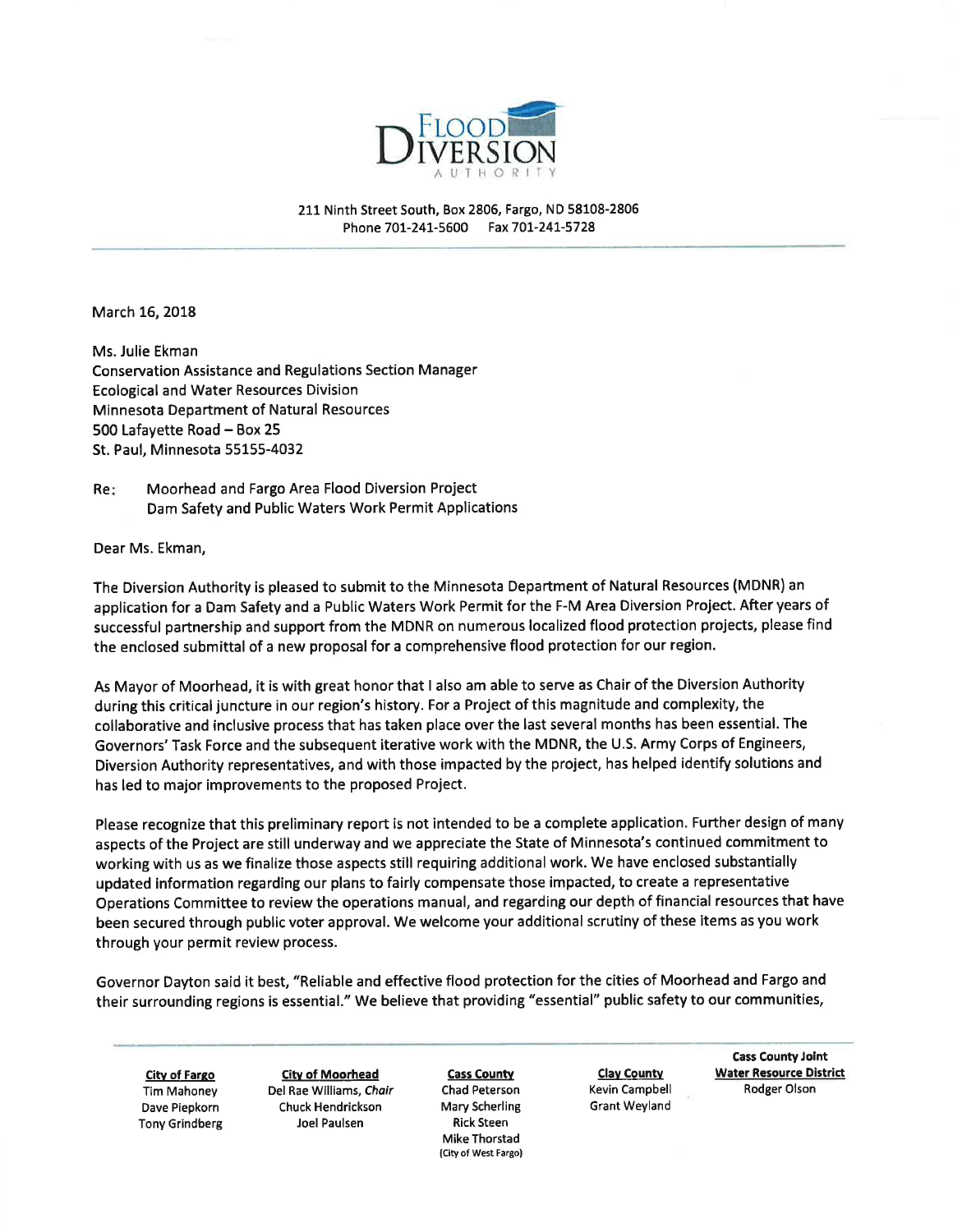Ms. Julie Ekman Moorhead and Fargo Area Flood Diversion Project Re: Dam Safety and Public Waters Work Permit Application March 16, 2018

citizens, and businesses is not something that should linger through unnecessary bureaucracy if it can be avoided. We remain steadfast in our request that, on components or phases where we find agreement, we should act swiftly to move forward on approvals of this essential work.

The impacts from flooding and living in a flood prone area is common knowledge. We have learned through building over \$500 million in flood protection works in our communities that implementing flood protection is quite impactful. This is especially true on a flood risk reduction Project of this scale where you cannot avoid negative impacts on someone. These permit applications includes a number of significant changes and improvements that specifically address those impacts. These changes have better balanced the impacts between North Dakota and Minnesota to more closely align with the balance of benefits, substantially reduced the impacts in Richland and Wilkin County, removed the need for a ring levee around the City of Comstock, avoided complications on Highway 75 and on the BNSF railroad in southern Clay County, minimized the impact to organic farms, reduced the number of cemeteries impacted, and reduced the overall amount and frequency of upstream storage.

This Project and permit applications were not developed in a vacuum. Thanks is due to the thousands of individuals who have taken part in public meetings, public comment periods, individual meetings, phone calls, emails, to the Governors' Task Force, and yes even to the legal court system. All of this feedback is essential to the process, and while we know that complete consensus is not attainable, the Diversion Authority takes the responsibility seriously to take all of these views and recommendations and combine them into a permittable application.

Lastly, thank you to the MDNR for your hard work, patience, and continued communication throughout the remainder of the permitting process. The permit decision will be decided by the MDNR without interference. Thank you for your objective and appropriate application of State law as you review this essential Project.

Sincerely,

SulPar Willia

Mayor Del Rae Williams City of Moorhead Diversion Authority Chair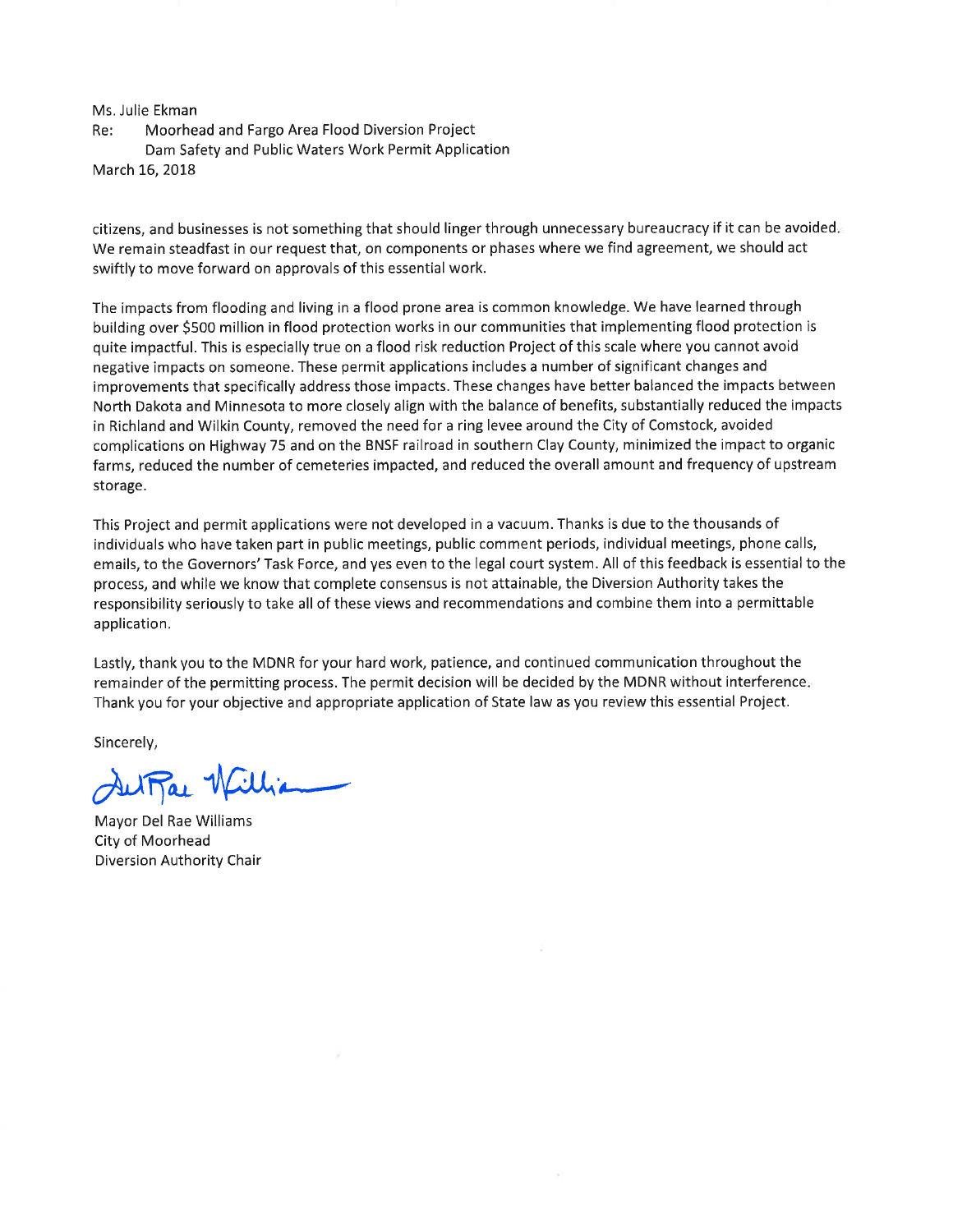

Minnesota Department of Natural Resources Division of Ecological & Water Resources



**MNDNR PERMITTING AND REPORTING SYSTEM REVISION** 04132015 **APP ID** 15566

# **Public Waters/Dam Permit Application**

**Date Submitted to DNR:** March 16, 2018 at 3:48 PM

## **Reference Number: 2018-0819**

**Application Reference Name:** Fargo-Moorhead Metropolitan Area Flood Risk Management Project

### **DNR Lead Hydrologist: Rodger Hemphill DNR Region:** Northwest Region 1

**Area:** Detroit Lakes **Email:** rodger.hemphill@state.mn.us **Phone:** 218-846-8484

## **Address:** Minnesota Department of Natural Resources 14583 County Hwy 19 Detroit Lakes, MN, 56501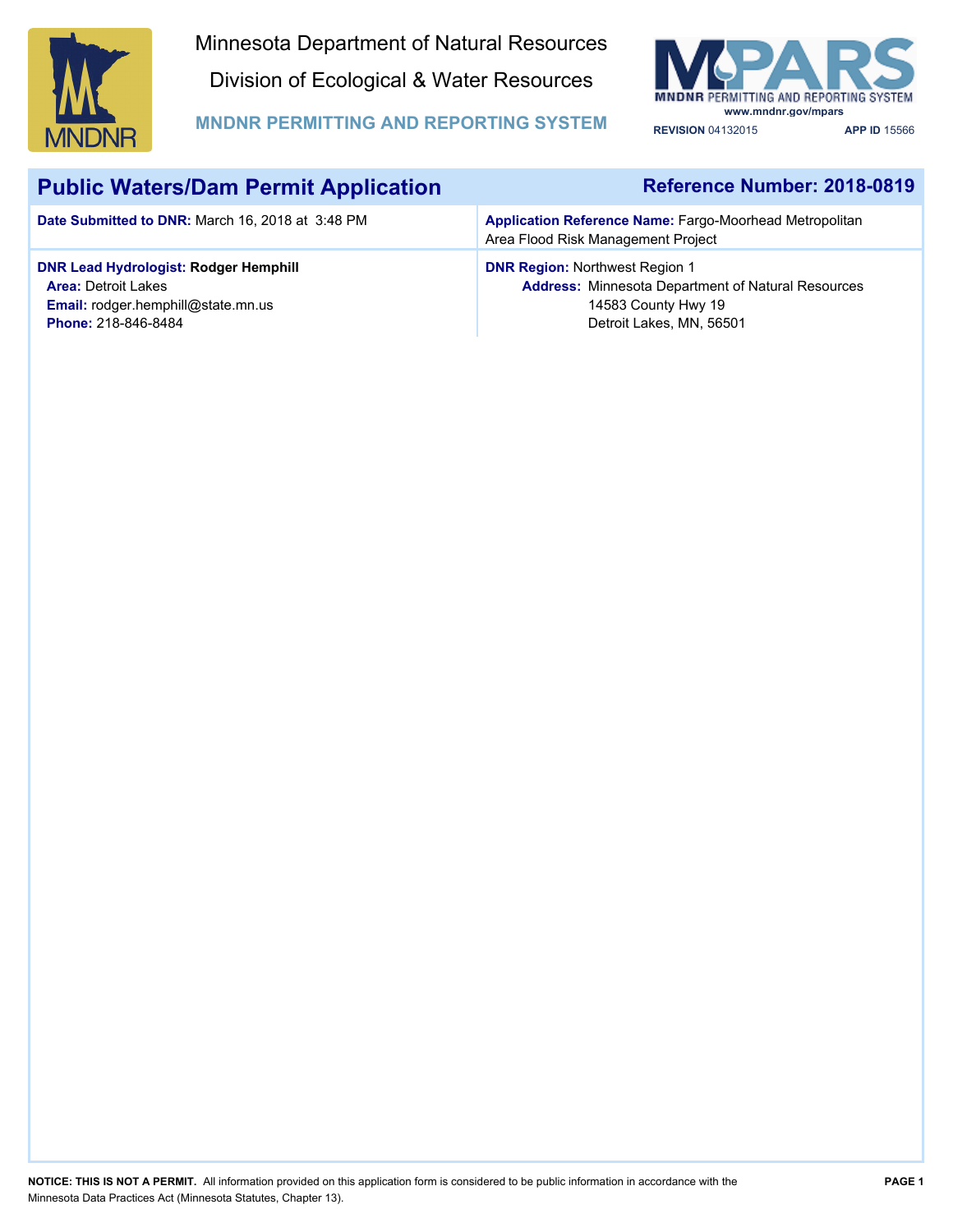| Parties (Individuals and Organizations associated with the permit application)                    |                                                                                                                                  |  |  |
|---------------------------------------------------------------------------------------------------|----------------------------------------------------------------------------------------------------------------------------------|--|--|
| City of Fargo - Landowner or Government Unit                                                      | Address: 200 N. 3rd Street, Fargo, ND 58102<br>Phone: 701-241-1554                                                               |  |  |
| U.S. Army Corps of Engineers - Landowner or Government Unit                                       | Address: 180 Fifth Street East, Suite 700, St. Paul, MN<br>55101<br>Phone: 651-290-5252                                          |  |  |
| City of Moorhead - Landowner or Government Unit                                                   | Address: P.O.Box 779, Moorhead, MN 56561-0779<br>Phone: 218-299-5383                                                             |  |  |
| Metro Flood Diversion Authority - Landowner or Government<br>Unit                                 | Address: 211 Ninth Street South, Box 2806, Fargo, ND 56078<br>Phone: 701-282-4692                                                |  |  |
| Emmy Baskerville - Contact (representing Houston<br>Engineering, Inc.)<br>(submitted application) | Address: 6901 East Fish Lake Road Ste 140, Maple Grove,<br>MN 55369<br>Phone: 763-493-4522<br>Email: ebaskerville@houstoneng.com |  |  |
| Nathan Boerboom - Contact (representing City of Fargo)                                            | Address: 200 N. 3rd Street, Fargo, ND 58102<br>Phone: 701-476-6743<br>Email: nboerboom@FargoND.gov                               |  |  |
| Terry Williams - Contact (representing U.S. Army Corps of<br>Engineers)                           | Address: 180 5th Street E., #700, St. Paul, MN 55101<br>Phone: 651-590-5517<br>Email: Terryl.l.williams@usace.army.mil           |  |  |
| Robert Zimmerman - Contact (representing City of Moorhead)                                        | Address: P.O.Box 779, Moorhead, MN 56561-0779<br>Phone: 218-299-5383<br>Email: bob.zimmerman@ci.moorhead.mn.us                   |  |  |
| John Glatzmaier - Contact (representing Jacobs)                                                   | Address: 64 4th Street N, Suite 300, Fargo, ND 58102<br>Phone: 651-253-5910<br>Email: John.glatzmaier@ch2m.com                   |  |  |
| Gregg Thielman - Contact (representing Houston-Moore Group)                                       | Address: 1401 21st Avenue North, Fargo, ND 58102<br>Phone: 701-237-5065<br>Email: cgthielman@houstoneng.com                      |  |  |
| Redlinger Michael J. - Contact (representing Metro Flood<br>Diversion Authority)                  | Address: 200 3rd Street North, Fargo, ND 58102<br>Phone: 701-476-4135<br>Email: mredlinger@FargoND.gov                           |  |  |
| Houston Engineering, Inc. - Agent                                                                 | Address: 6901 East Fish Lake Road, Suite 140, Maple Grove,<br>MN 55369<br>Phone: 763-493-4522                                    |  |  |
| Jacobs - Agent                                                                                    | Address: 64 4th Street N, Suite 300, Fargo, ND 58102<br>Phone: 701-566-5470                                                      |  |  |
| Houston-Moore Group - Agent                                                                       | Address: 925 10th Avenue East, West Fargo, ND 58078<br>Phone: 701-282-4692                                                       |  |  |

# **Proposed Activity**

Dam Safety - Construction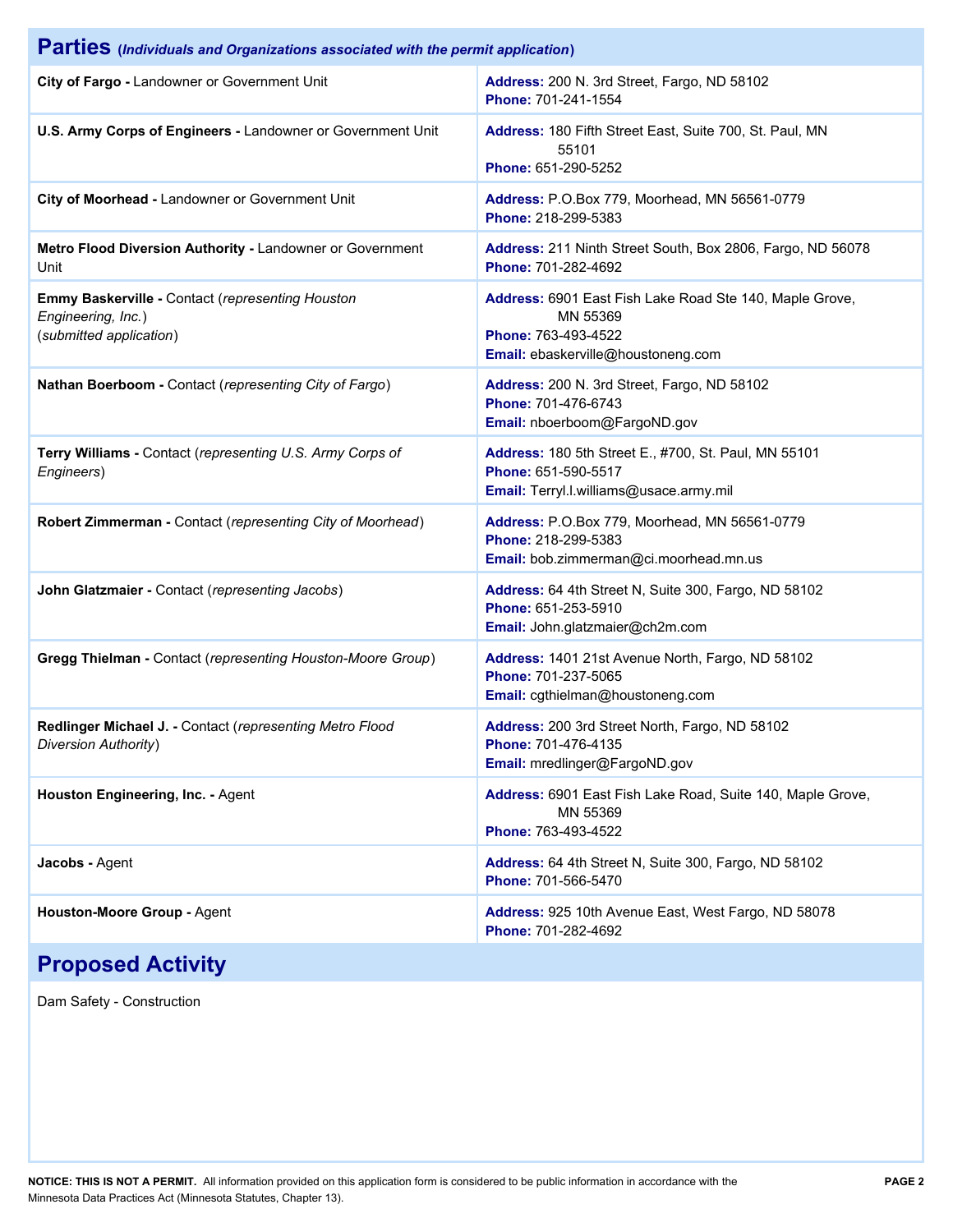## **Location and Water Resources**



#### **Site Name:** Dam Safety - Construction Site #1

(Dam Safety - Construction)

**Counties:** Clay

**Watersheds:** Upper Red River of the North **PLS:** T137N-R48W-S6 SWSE, T137N-R48W-S7 NENE **UTM:** X:210193 Y:5179182

**Water Resources:** Stream/River: Red River (H-026) - Public Waters Watercourse, Stream/River: Red River - Public Waters Watercourse

| <b>Public Waters/Dam Overview</b> |  |  |  |  |  |
|-----------------------------------|--|--|--|--|--|
|-----------------------------------|--|--|--|--|--|

Public Ditches / Altered Natural Watercourses

 $\alpha$ 

| 1.           | Please assign a reference/project name to this application.                    | Fargo-Moorhead Metropolitan Area Flood Risk<br>Management Project                                                                     |
|--------------|--------------------------------------------------------------------------------|---------------------------------------------------------------------------------------------------------------------------------------|
| $\mathbf{2}$ | What is the main type of work you are proposing to do?                         | Work in or near a lake, wetland, or river/stream (e.g.,<br>excavate, place fill, install a structure in a waterbody,<br>modify a dam) |
| 3            | When is the anticipated start date for the project?                            | 12/06/2016                                                                                                                            |
| 4            | When is the anticipated bid date for the project, if applicable?<br>(optional) | 07/11/2016                                                                                                                            |
| 5            | When is the expected completion date for the entire project?                   | 07/01/2025                                                                                                                            |
|              |                                                                                |                                                                                                                                       |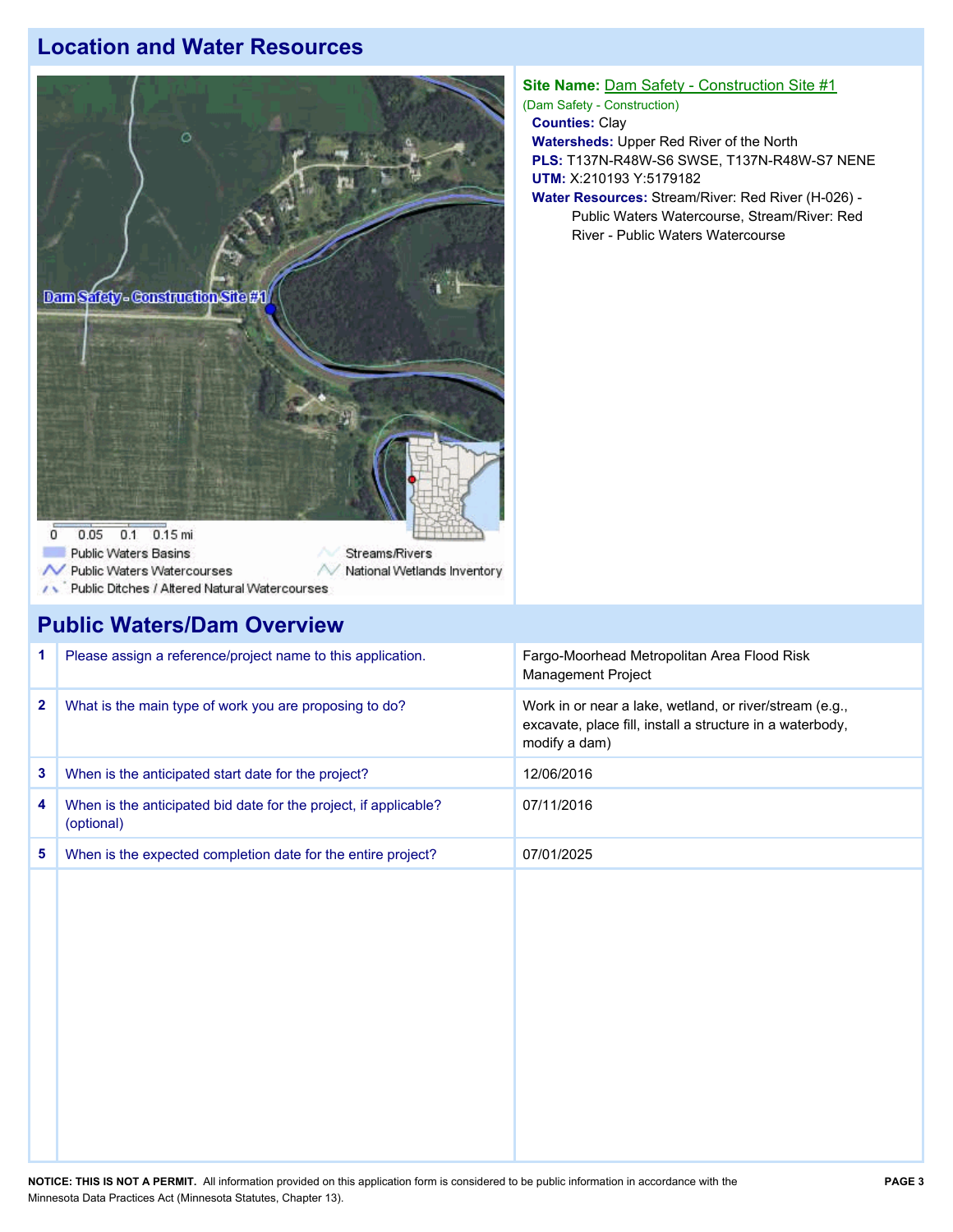# **Public Waters/Dam Overview (***Continued***)**

| 6   | Briefly describe the overall project purpose and need.                                                                                                                         | The purpose of the Project is to reduce flood risk, flood<br>damages, and flood protection costs related to flooding<br>in the F-M Metropolitan area. To the extent technically<br>and fiscally feasible, the Project will: 1. Reduce flood<br>risk potential associated with a long history of frequent<br>flooding on local streams including the Red River,<br>Sheyenne, Wild Rice (North Dakota), Maple, Rush and<br>Lower Rush Rivers passing through or into the F-M<br>metropolitan area, 2. Qualify substantial portions of the<br>F-M metropolitan area for 1-percent chance flood (i.e.,<br>100-year flood) accreditation (i.e., meets the standard to<br>be shown on Flood Insurance Rate Maps as providing<br>protection) by the Federal Emergency Management<br>Agency (FEMA) under the National Flood Insurance<br>Program; and 3. Reduce flood risk for floods exceeding<br>the 100-year flood or greater, given the importance of the<br>F-M metropolitan area to the region and recent<br>frequencies of potentially catastrophic flood events. |
|-----|--------------------------------------------------------------------------------------------------------------------------------------------------------------------------------|------------------------------------------------------------------------------------------------------------------------------------------------------------------------------------------------------------------------------------------------------------------------------------------------------------------------------------------------------------------------------------------------------------------------------------------------------------------------------------------------------------------------------------------------------------------------------------------------------------------------------------------------------------------------------------------------------------------------------------------------------------------------------------------------------------------------------------------------------------------------------------------------------------------------------------------------------------------------------------------------------------------------------------------------------------------|
| 7   | Has any portion of the proposed work in wetlands or water areas<br>already started?                                                                                            | No                                                                                                                                                                                                                                                                                                                                                                                                                                                                                                                                                                                                                                                                                                                                                                                                                                                                                                                                                                                                                                                               |
| 8   | Is this a transportation project sponsored by a government unit?                                                                                                               | No                                                                                                                                                                                                                                                                                                                                                                                                                                                                                                                                                                                                                                                                                                                                                                                                                                                                                                                                                                                                                                                               |
| 9   | Will the project require any dewatering (the deliberate removal of<br>water through the use of a pump, ditch, etc. to lower water levels<br>to allow work to be accomplished)? | Yes                                                                                                                                                                                                                                                                                                                                                                                                                                                                                                                                                                                                                                                                                                                                                                                                                                                                                                                                                                                                                                                              |
| 10  | Will the removed water remain within its original source at all<br>times (e.g., only pumped over the side of a coffer dam and never<br>pumped off site to a holding pond)?     | Yes                                                                                                                                                                                                                                                                                                                                                                                                                                                                                                                                                                                                                                                                                                                                                                                                                                                                                                                                                                                                                                                              |
| 11  | Has an Environmental Assessment Worksheet (EAW) or<br>Environmental Impact Statement (EIS) been completed for the<br>project, or will it be required?                          | Yes                                                                                                                                                                                                                                                                                                                                                                                                                                                                                                                                                                                                                                                                                                                                                                                                                                                                                                                                                                                                                                                              |
| 12  | Has the project gone through a Natural Heritage (endangered<br>species) review?                                                                                                | Yes                                                                                                                                                                                                                                                                                                                                                                                                                                                                                                                                                                                                                                                                                                                                                                                                                                                                                                                                                                                                                                                              |
| 13. | Have you developed any mitigation plans for the portion(s) of the<br>project that will impact public waters?                                                                   | Yes                                                                                                                                                                                                                                                                                                                                                                                                                                                                                                                                                                                                                                                                                                                                                                                                                                                                                                                                                                                                                                                              |
|     |                                                                                                                                                                                |                                                                                                                                                                                                                                                                                                                                                                                                                                                                                                                                                                                                                                                                                                                                                                                                                                                                                                                                                                                                                                                                  |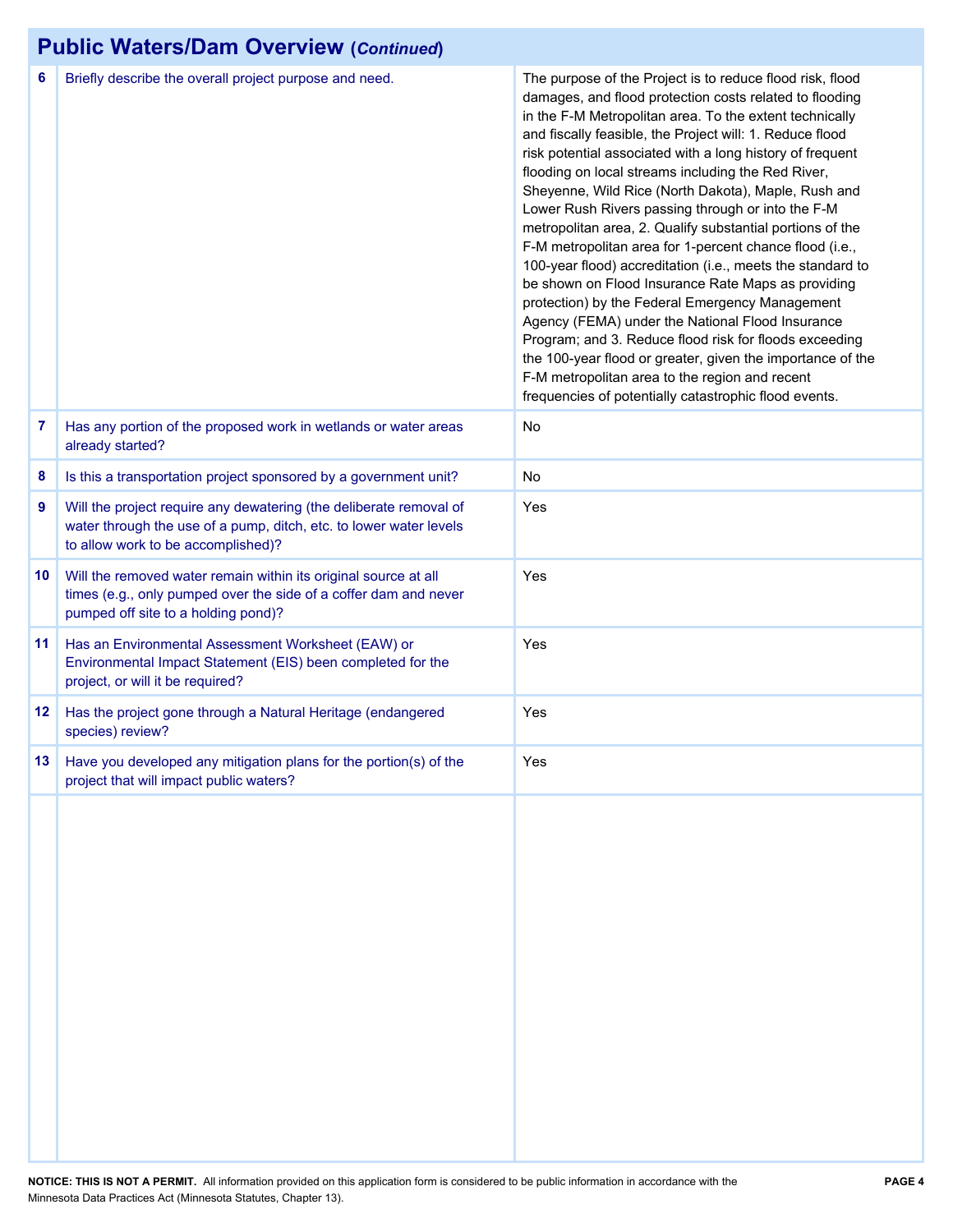# **Public Waters/Dam Overview (***Continued***)**

| 14 | If yes, describe the plans:                                                                                                                                                       | Mitigation measures are being developed to offset the<br>impacts to public waters with respect to connectivity and<br>loss of riverine habitat. Preliminary options include<br>modifying the Drayton Dam on the Red River of the North<br>near Drayton, ND, to allow for fish passage, restoration<br>of channelized portions of the Otter Tail River upstream<br>of Breckenridge, MN, and restoration of channelized<br>portions of the Bois de Sioux River upstream of<br>Breckenridge, MN. The amount and type of mitigation for<br>loss of connectivity caused by the dam will consider the<br>frequency, duration, and timing of its operation. This<br>includes the proposal for increased flows through town<br>which may reduce the amount of mitigation necessary to<br>compensate for expected connectivity impacts. A more<br>detailed analysis of anticipated connectivity impacts<br>caused by the dam is being prepared and will be<br>coordinated with the MnDNR and other stakeholders.<br>Once a final decision on mitigation for riverine impacts<br>has been made, a mitigation plan will be prepared and<br>shared with regulatory agencies.                                                                                                             |
|----|-----------------------------------------------------------------------------------------------------------------------------------------------------------------------------------|------------------------------------------------------------------------------------------------------------------------------------------------------------------------------------------------------------------------------------------------------------------------------------------------------------------------------------------------------------------------------------------------------------------------------------------------------------------------------------------------------------------------------------------------------------------------------------------------------------------------------------------------------------------------------------------------------------------------------------------------------------------------------------------------------------------------------------------------------------------------------------------------------------------------------------------------------------------------------------------------------------------------------------------------------------------------------------------------------------------------------------------------------------------------------------------------------------------------------------------------------------------------------|
| 15 | Describe TWO alternatives to the proposed project that were<br>considered that would avoid or minimize impacts to public<br>waters. One option may be "no build" or "do nothing". | The Base No Action Alternative includes the flood risk<br>reduction impacts of already completed and currently<br>funded projects, such as temporary levee construction<br>and property buyouts. No additional protection structures<br>(ring levees, embankments, diversion channel) would be<br>constructed. Flooding would continue within the project<br>area, causing 160,000 acres of inundation and social<br>disruptions to the cities of Fargo and Moorhead, and<br>adjacent communities. The No Action with Emergency<br>Measures Alternative, includes the flood risk reduction<br>impacts of already completed and currently funded<br>projects, and also assumes that emergency measures<br>similar to those that have been historically implemented<br>in the project area would continue to be implemented as<br>necessary due to flooding. Section 3 of the Corps of<br><b>Engineers Final Feasibility Report and Environmental</b><br>Impact Statement, Section 3 of the Corps of Engineers<br>Supplemental Environmental Assessment, and Section<br>2 of the Final Environmental Impact Statement prepared<br>by the Minnesota Department of Natural Resources<br>contain a thorough discussion of the alternatives<br>analysis completed for the project. |
|    |                                                                                                                                                                                   |                                                                                                                                                                                                                                                                                                                                                                                                                                                                                                                                                                                                                                                                                                                                                                                                                                                                                                                                                                                                                                                                                                                                                                                                                                                                              |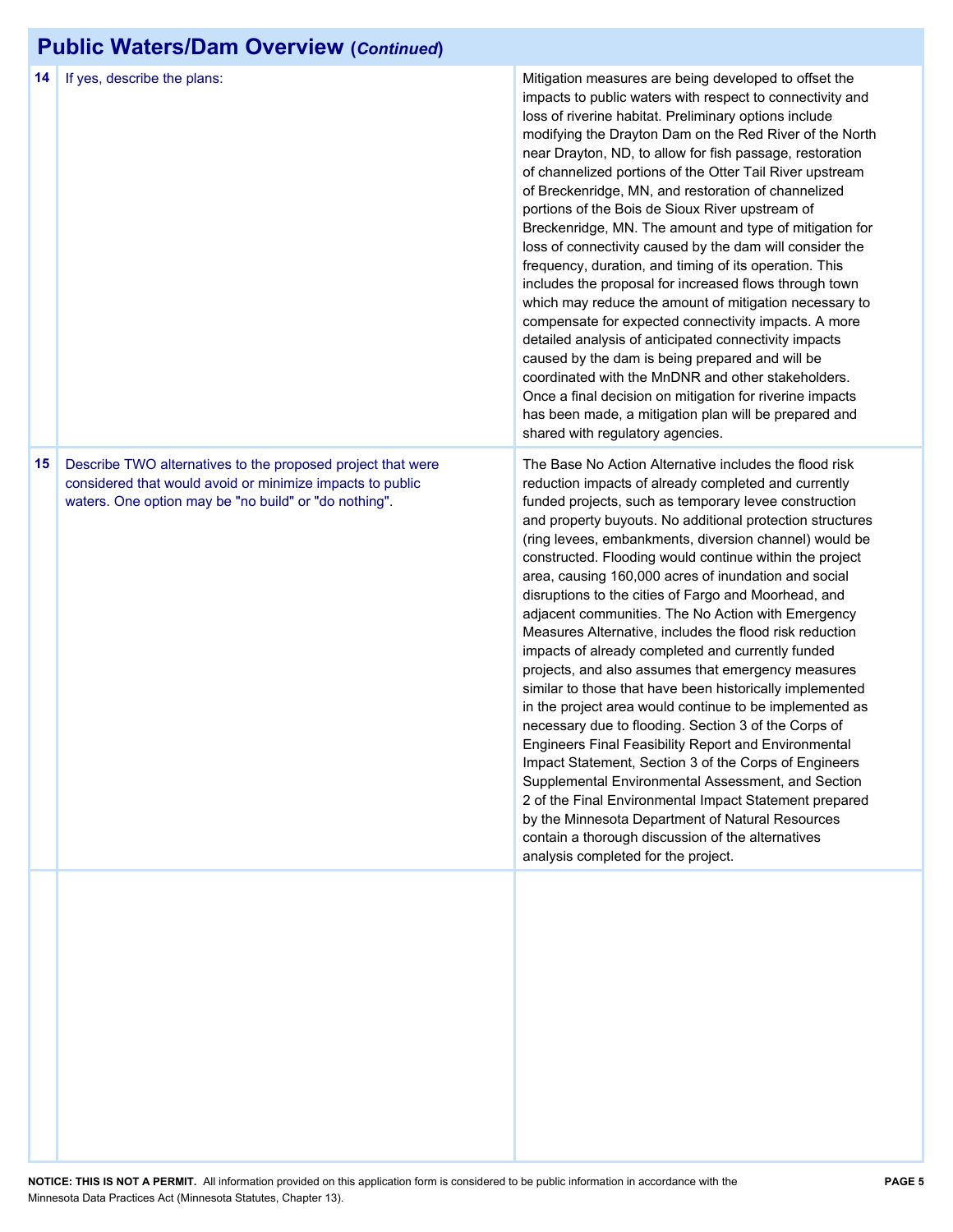# **Public Waters/Dam Overview (***Continued***)**

| 16 | Why did you choose to pursue the option proposed in this<br>application over these alternatives?        | The Corps conducted a feasibility study from 2008<br>through 2011 that considered a wide range of<br>alternatives. Levees and floodwalls, flood storage,<br>passive and active diversion channels and combinations<br>of these measures were evaluated. The study showed<br>that the concept that provided the best economic return<br>on investment and the most robust level of flood risk<br>reduction of all the conceptual alternatives while<br>protecting the nation's environment was a diversion<br>channel with upstream staging. Diversion channel<br>alignments located primarily in North Dakota and<br>Minnesota were evaluated. The alignment in North<br>Dakota was selected because it reduced flood risk from<br>not only the Red River and Wild Rice River, but also from<br>the Sheyenne, Maple, Rush, and Lower Rush rivers. The<br>North Dakota alignment reduced flood risk for a larger<br>number of people and properties than the Minnesota<br>alignment, and the Minnesota alignment was considered<br>unimplementable. Hydraulic modeling showed that either<br>of the diversion alignments would cause increased flood<br>stages downstream, so an upstream staging area was<br>added to the project in order to minimize downstream<br>impacts. The plan formulation and selection of the locally<br>preferred plan was approved by the Assistant Secretary<br>of the Army for Civil Works in accordance with U.S.<br>Army Corps of Engineers' policy. The alignment included<br>in this permit application reflects changes recommended<br>by the Task Force established by ND Governor Doug<br>Burgum and MN Governor Mark Dayton, along with<br>subsequent changes reviewed by the Technical Advisory<br>Group (TAG) that was established to support the Task<br>Force. These changes include allowing up to River Stage<br>37 feet through town during the 100-year flood event as<br>well as alignment changes for the southern embankment<br>/ dam, that were developed by the TAG. |
|----|---------------------------------------------------------------------------------------------------------|-------------------------------------------------------------------------------------------------------------------------------------------------------------------------------------------------------------------------------------------------------------------------------------------------------------------------------------------------------------------------------------------------------------------------------------------------------------------------------------------------------------------------------------------------------------------------------------------------------------------------------------------------------------------------------------------------------------------------------------------------------------------------------------------------------------------------------------------------------------------------------------------------------------------------------------------------------------------------------------------------------------------------------------------------------------------------------------------------------------------------------------------------------------------------------------------------------------------------------------------------------------------------------------------------------------------------------------------------------------------------------------------------------------------------------------------------------------------------------------------------------------------------------------------------------------------------------------------------------------------------------------------------------------------------------------------------------------------------------------------------------------------------------------------------------------------------------------------------------------------------------------------------------------------------------------------------------------------------------------------------------------------------|
| 17 | What is the project cost for the work that will be conducted in<br>Public Waters? (estimate if unknown) | \$65,000,000.00                                                                                                                                                                                                                                                                                                                                                                                                                                                                                                                                                                                                                                                                                                                                                                                                                                                                                                                                                                                                                                                                                                                                                                                                                                                                                                                                                                                                                                                                                                                                                                                                                                                                                                                                                                                                                                                                                                                                                                                                         |

## **Activity Detail**

#### **Activity:** Dam Safety - Construction

**How many different sites will have dam/weir construction work (i.e., the number of individual stream/river, ditch,**  lake, pond, pit, and/or wetland crossings or impact areas)? 1

| <b>Site Name: Dam Safety - Construction Site #1</b> |                                                                                    |                                                                                            |  |
|-----------------------------------------------------|------------------------------------------------------------------------------------|--------------------------------------------------------------------------------------------|--|
|                                                     | Provide the name for the owner of the dam.                                         | Michael Redlinger, Co-Executive Director                                                   |  |
| 2                                                   | Provide the mailing address for the owner of the dam.                              | Metro Flood Diversion Authority 211 Ninth Street South --<br>Box 2860 Fargo, ND 58108-2806 |  |
| 3.                                                  | Provide the phone number for the owner of the dam.                                 | (701) 476-4135                                                                             |  |
| 4                                                   | Provide the email address for the owner of the dam.                                | mredlinger@fargond.gov                                                                     |  |
| 5.                                                  | Provide the name for the entity that maintains and/or operates the<br>dam.         | Metro Diversion Authority; Attn: Michael Redlinger                                         |  |
| 6                                                   | Provide the phone number for the entity that maintains and/or<br>operates the dam. | (701) 476-4135                                                                             |  |
|                                                     |                                                                                    |                                                                                            |  |

**NOTICE: THIS IS NOT A PERMIT.** All information provided on this application form is considered to be public information in accordance with the **PAGE 6** Minnesota Data Practices Act (Minnesota Statutes, Chapter 13).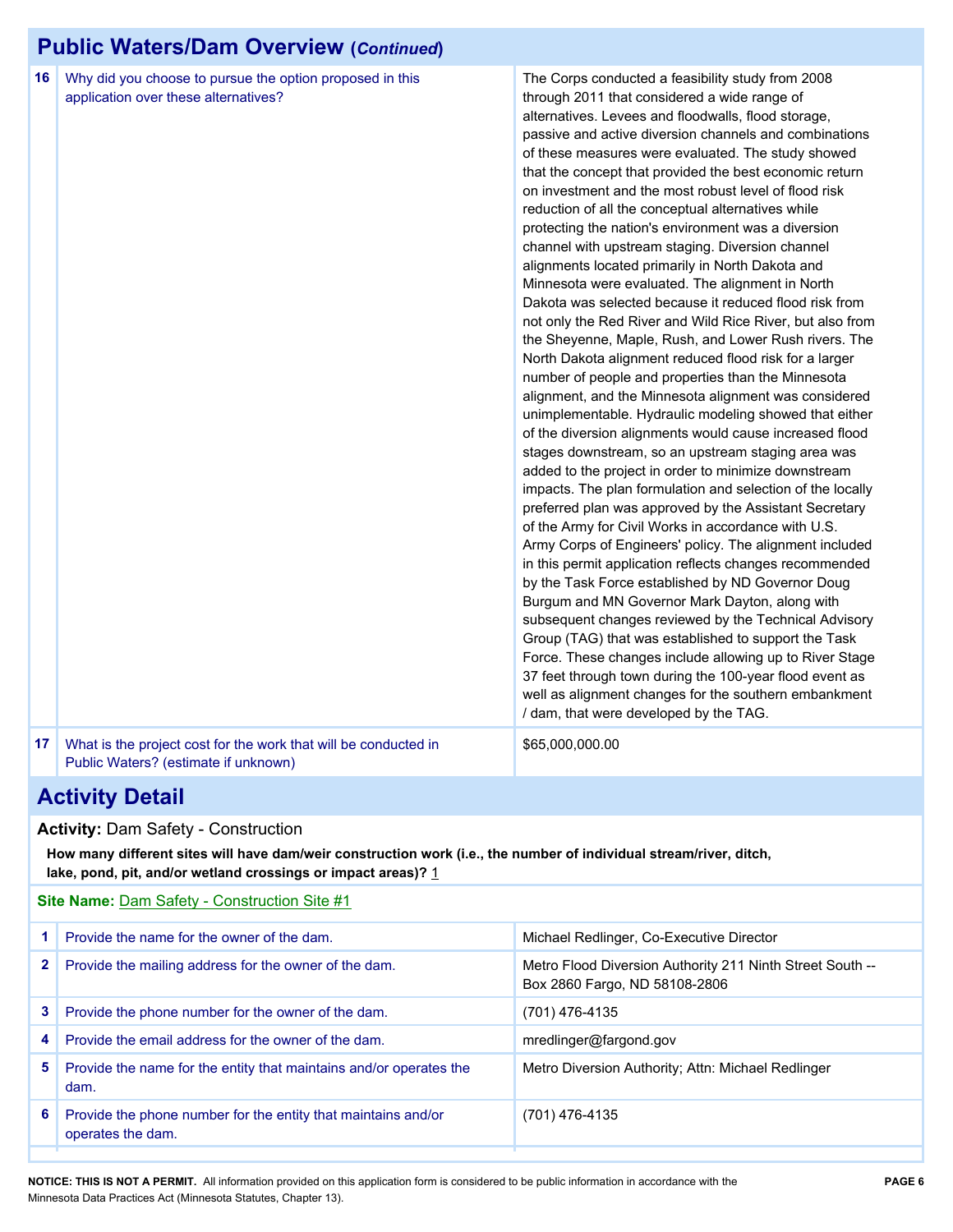|    | <b>Activity Detail (Continued)</b>                                                                           |                                                     |
|----|--------------------------------------------------------------------------------------------------------------|-----------------------------------------------------|
| 7  | Provide the email address for the entity that maintains and/or<br>operates the dam.                          | mredlinger@fargond.gov                              |
| 8  | Provide the name of the professional engineer.                                                               | Michael Bart, Chief of Engineering and Construction |
| 9  | Provide the company name for the professional engineer.                                                      | U.S. Army Corps of Engineers -- St. Paul District   |
| 10 | Provide the mailing address for the professional engineer.                                                   | 180 5th Street E # 700 St. Paul, MN 55101           |
| 11 | Provide the phone number for the professional engineer.                                                      | (651) 290-5303                                      |
| 12 | Provide the email address for the professional engineer.                                                     | Michael.j.bart@usace.army.mil                       |
| 13 | What is the primary purpose of the dam?                                                                      | Other                                               |
| 14 | If Other, please specify:                                                                                    | Flood risk management                               |
| 15 | Indicate the type of the dam.                                                                                | Other                                               |
| 16 | If Other, please specify:                                                                                    | gated river structure and soil embankment           |
| 17 | What is the estimated cost of the project in whole dollars?                                                  | \$750,000,000.00                                    |
| 18 | What is the watershed area in square miles? (include one decimal<br>point)                                   | 6,800 square miles                                  |
| 19 | What is the elevation datum for the dam?                                                                     | <b>NAVD 1988</b>                                    |
| 20 | What is the elevation at the top of the dam in feet? (include one<br>decimal point)                          | 928.5 feet                                          |
| 21 | What is the elevation at the principal spillway inlet/runout in feet?<br>(include one decimal point)         | 874.0 feet                                          |
| 22 | What is the elevation at the natural streambed at the downstream<br>toe in feet? (include one decimal point) | 874.0 feet                                          |
| 23 | What is the reservoir area at the top of the dam in acres? (whole<br>number only)                            | 54,500 acres                                        |
| 24 | What is the reservoir area at the principal spillway inlet/runout in<br>acres? (whole number only)           | 0 acres                                             |
| 25 | What is the storage volume at the top of the dam in acre-feet?<br>(whole number only)                        | 512,000 acre-feet                                   |
| 26 | What is the storage volume at the principal spillway inlet/runout in<br>acre-feet? (whole number only)       | 0 acre-feet                                         |
| 27 | Do you have the financial capabilities to maintain and repair the<br>dam?                                    | Yes                                                 |
| 28 | Do you have all impoundment flowage easements to the top of the<br>dam?                                      | No                                                  |
| 29 | Do you have all access rights and easements to construct and<br>maintain the dam?                            | No                                                  |
| 30 | Please upload the design report (including all information required<br>in Rule 6115.0410).                   | Preliminary_Design_Report_20180316.pdf              |
| 31 | Select the resource(s) below that describes the type of water<br>bodies that could be impacted at this site. | stream/river                                        |
| 32 | Counties                                                                                                     | Clay                                                |
| 33 | Watersheds                                                                                                   | Upper Red River of the North                        |
| 34 | <b>PLS</b>                                                                                                   | T137N-R48W-S6 SWSE, T137N-R48W-S7 NENE              |
| 35 | <b>UTMXY</b>                                                                                                 | X:210193 Y:5179182                                  |
|    |                                                                                                              |                                                     |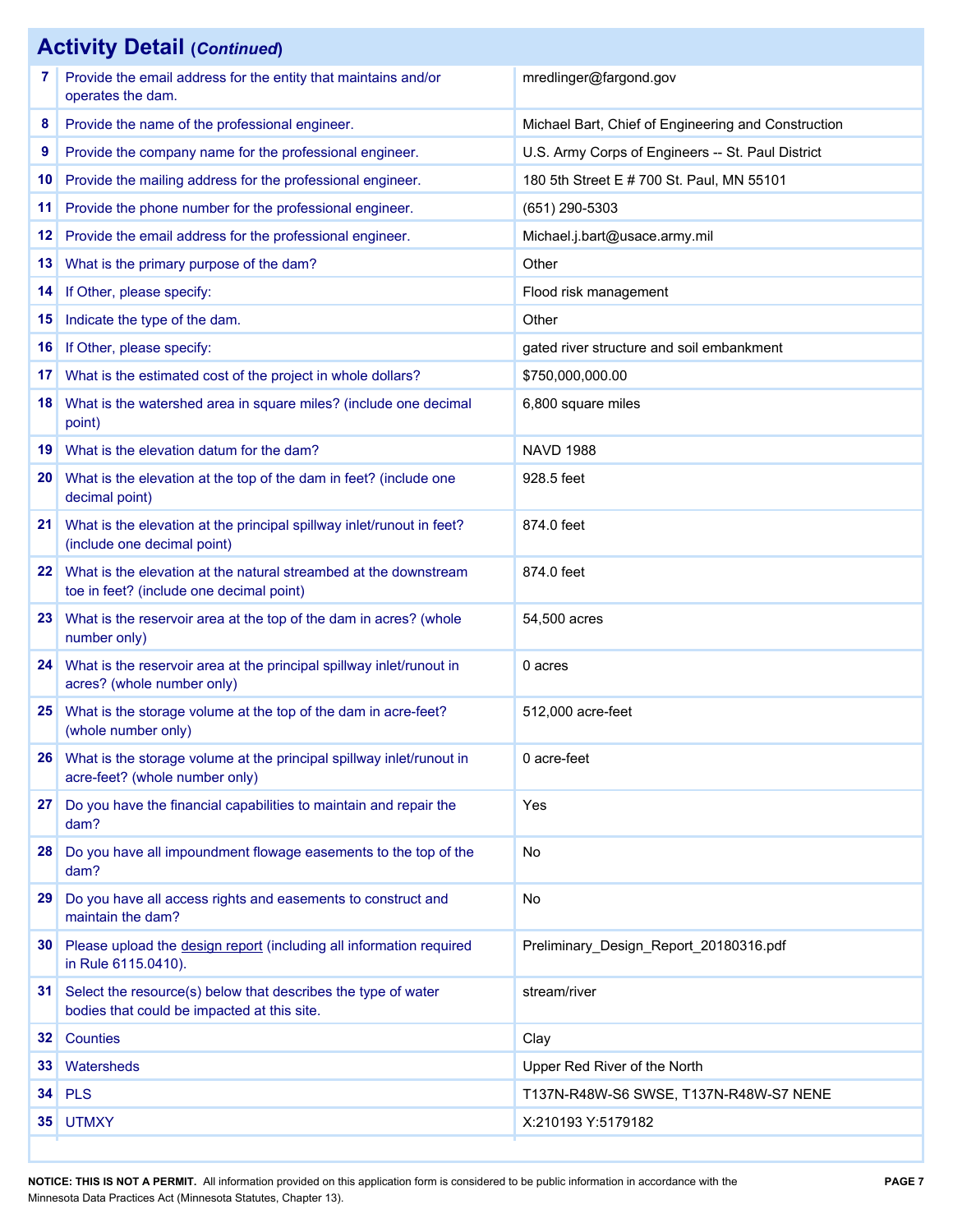## **Activity Detail (***Continued***)**

**36** Water resources **Stream/River: Red River (H-026) - Public Waters** Stream/River: Red River (H-026) - Public Waters Watercourse, Stream/River: Red River - Public Waters **Watercourse** 

圕

#### **Attachment(s):** Preliminary\_Design\_Report\_20180316.pdf

## **Acknowledgment (***By the party who submitted the permit application***)**

 $\sqrt{ }$  I attest that:

 **·I own or control (by lease, license, or other permission) the land that I propose to alter, AND**

 **·There are no easements or other restrictions on the land that would prohibit the proposed activities from being authorized under a permit, AND**

 **·I possess the authority to undertake the work described, or I am acting as a duly authorized agent, AND**

 **·The information submitted and the statements made concerning this application are true and correct to the best of my knowledge.**

**PRINTED:** 03/16/2018 at 3:48 PM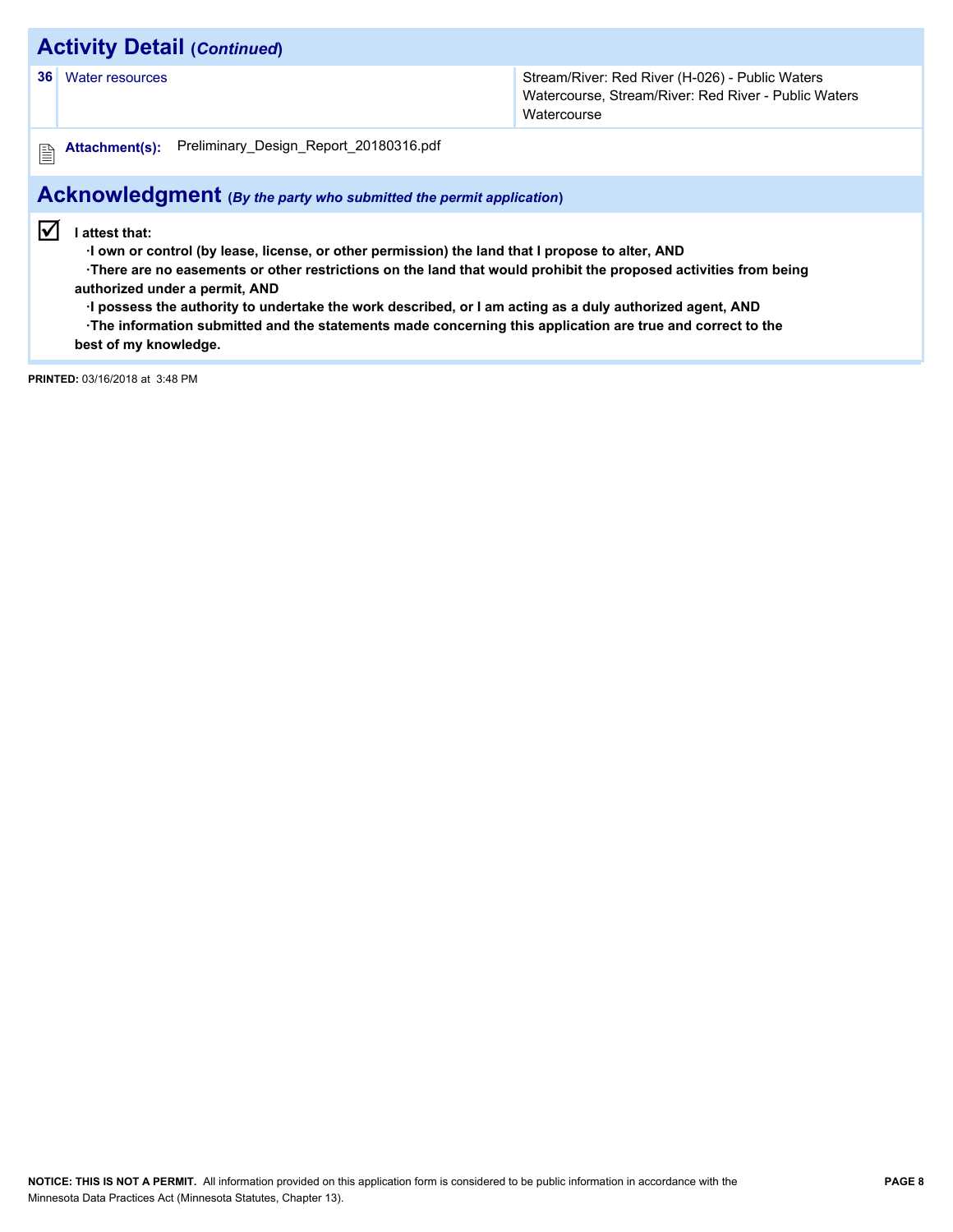

## **Application 2018-0819**

#### Project Name: **Fargo-Moorhead Metropolitan Area Flood Risk Management Project**

Activity: **Channelization and Realignment Site Detail**

#### **Briefly describe the impact to the water resource(s) at this particular site:**

The Red River Structure would result in direct and indirect impacts to approximately 13.5 acres of aquatic (riverine) habitat. Direct impacts to the Red River resulting from filling and excavating total approximately 5.5 acres. Indirect impacts to the Red River resulting from channel abandonment total approximately 8 acres.

#### **How many cubic yards of fill are proposed, if any?**

140,000

**If applicable, what is the size of the area to be filled? Area:** 3 **Units:** acres

**If applicable, is the fill permanent or temporary?** Permanent ☑ **Temporary** Not applicable

**How many cubic yards of material are proposed to be excavated, if any?** 7,700 C.Y.

**If applicable, what is the size of the area to be excavated? Area:** 2.5 **Units:** acres

**If applicable, is the excavation permanent or temporary?** Permanent ☑ **Temporary** Not applicable

**Will you be removing any vegetation from an aquatic resource that is not already associated with excavation/filling?** Yes No ☑ I'm not sure

**Will work at this site result in the draining of any water resources?** Yes No ☑ I'm not sure

#### **Please upload construction plans and photos of the project site showing existing and proposed conditions via MPARS – Communication**

Questions? Contact State Dam Safety Engineer, Jason Boyle at jason.boyle@state.mn.us or (651) 259-5715, or Rodger Hemphill at rodger.hemphill@state.mn.us or 218-846-8484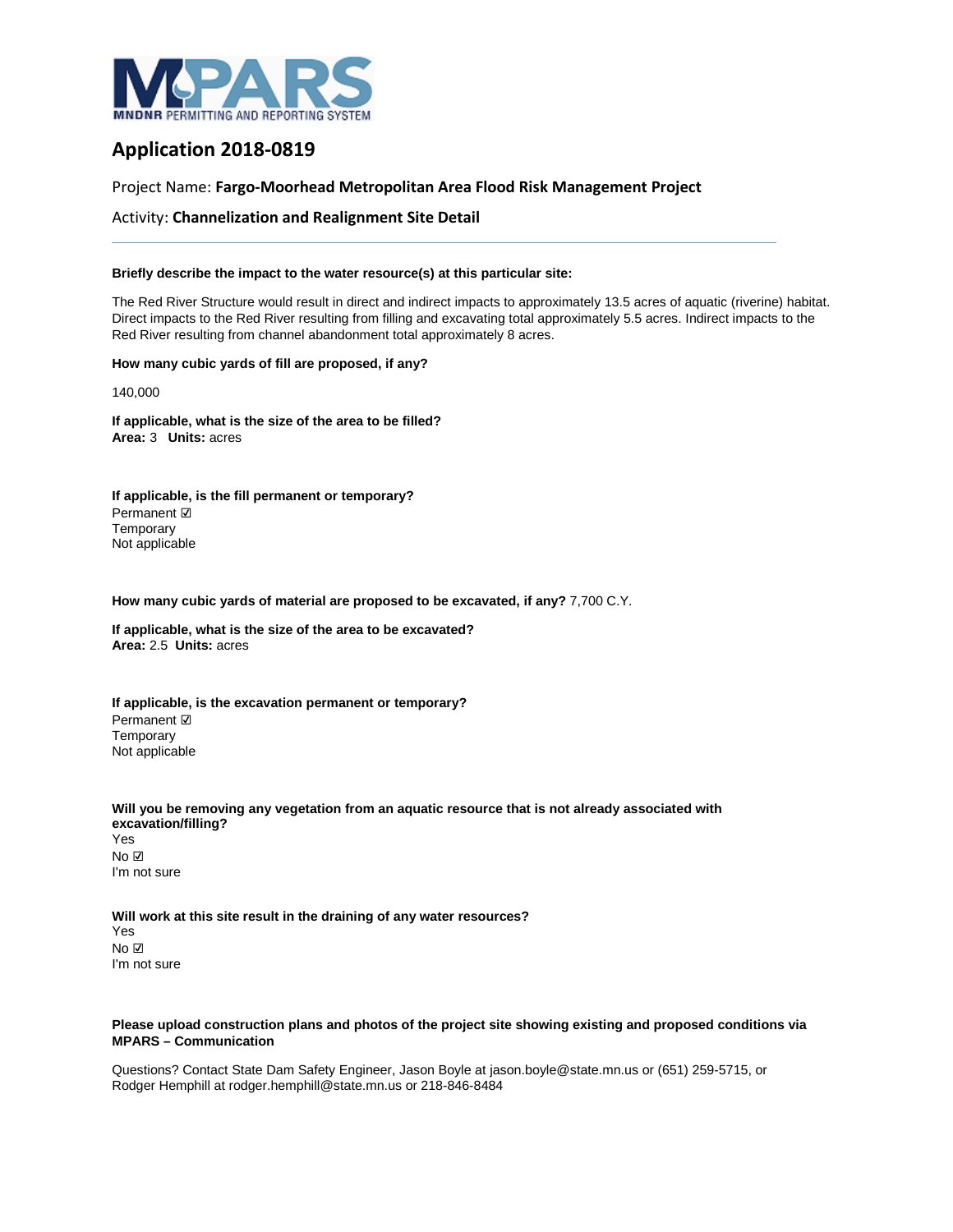

## **Application 2018‐0819**

Project Name: **Fargo‐Moorhead Metropolitan Area Flood Risk Management Project** 

Activity: **Culvert Construction at a New Crossing – Wolverton Creek** 

### **What is the bankfull width (in feet) of the watercourse at the location of the crossing, if known? (optional)**

Bankfull width = The width of a river or stream channel between the highest banks on either side of a stream.

#### **What is the headwater elevation (in feet), if known? (optional)**

Headwater elevation = The water surface elevation upstream of an in‐stream structure such as a bridge or culvert.

#### **What is the estimated 100‐year flood stage increase over the in‐place condition (in feet), if known? (optional)**

**What is the mean velocity through structure during the 2‐year flooding event (in feet/second), if known? (optional)**

### **Describe the type of crossing.**

O Permanent new crossing  $\square$  Temporary new crossing

### **How many culverts (openings/barrels) are proposed for the site?**

 $\overline{\mathbf{3}}$ 

### **Will all of the culverts be installed at the same flow line elevation?**

 $\mathbf{E}_{\text{Yes}}$  No  $\mathbf{E}_{\text{No}}$  N/A - only 1 culvert will be at the site

### **What is the proposed culvert material? (choose all that apply)**

⊽

Reinforced concrete pipe  $\square$  Corrugated metal pipe PVC (plastic)

**Do any of the current culverts (if applicable), or will any of the proposed culverts, at this site function as a water level control structure?**

 $\mathbf{E}_{\text{Yes}}\mathbf{E}_{\text{No}}\mathbf{E}_{\text{Unknown}}$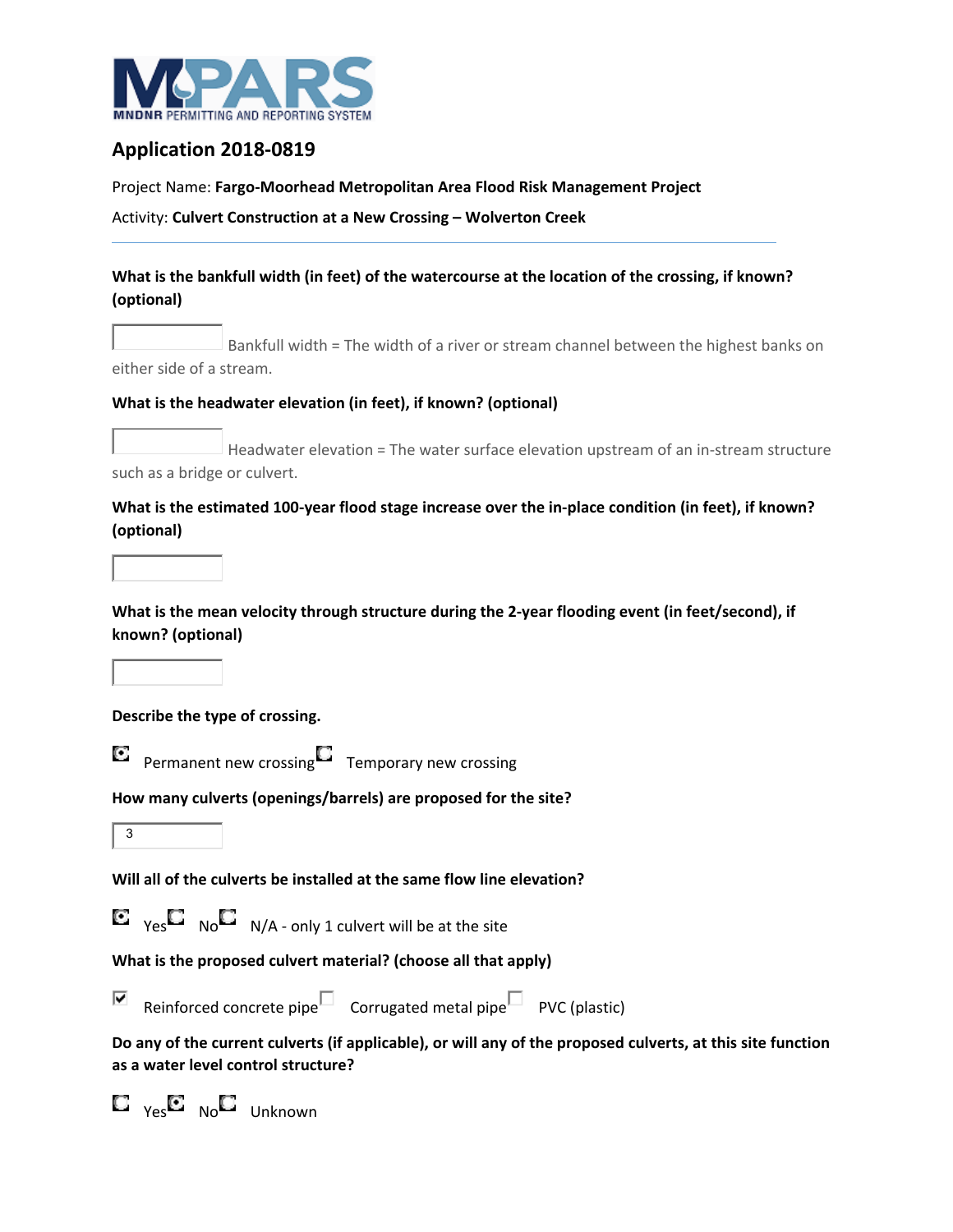If yes, and you are modifying, removing, or installing a culvert at this site, then water level control structure needs to be listed as an activity on your permit application. Return to the Activity page, if necessary, to add it. If an existing culvert that acts as a water level control structure is at the site but it is not being replaced or modified, then you do not need to add that activity to your application.

#### **Describe any change in the navigability of the waterbody due to the proposed work, if applicable.**

Not applicable. The culverts were sized to ensure that the existing condition of Wolverton Creek remains the same in the post-project condition. The culverts will be constructed at the same bottom elevation as the existing condition.

#### **How many cubic yards of fill are proposed, if any?**

6,202 To calculate cubic yards, multiply length in feet by width in feet by depth in feet and divide by 27

#### **If applicable, what is the size of the area to be filled?**

1.2 **Please choose units:**  $\begin{array}{|c|c|c|}\n\hline\n\text{arces}\n\end{array}$  Impacts less than 0.01 acre should be reported in square feet. Impacts 0.01 acre or greater should be reported as acres and rounded to the nearest 0.01 acre. Stream impacts should be reported in linear feet of impact along the flowline of the stream.

#### **Is the fill permanent or temporary?**

 $P$ ermanent Temporary Not applicable О

#### **How many cubic yards of material are proposed to be excavated, if any?**

3,740 To calculate cubic yards, multiply length in feet by width in feet by depth in feet and divide by 27

# **If applicable, what is the size of the area to be excavated?**

0.5 **Please choose units:**  $\begin{array}{|c|c|c|c|c|}\n\hline\n\text{101} & \text{112} & \text{123} & \text{134} & \text{155} & \text{166} & \text{176} & \text{176} & \text{187} & \text{188} & \text{198} & \text{198} & \text{199} & \text{199} & \text{199} & \text{199} & \text{199} & \text{199} & \text{199} & \text{199} & \text{199} & \text{1$ reported in square feet. Impacts 0.01 acre or greater should be reported as acres and rounded to the

nearest 0.01 acre. Stream impacts should be reported in linear feet of impact along the flowline of the stream.

### **Is the excavation permanent or temporary?**

 $P$ ermanent Temporary Not applicable O

**Have you considered using** *floodplain culverts* **as part of the Geomorphic Approach to the Design of Infrastructure at Road/River Intersections in your design?**

 $E_{\text{Ves}}E_{\text{Nog}}$ 

If yes, please follow the guidance found on this webpage: http://www.dnr.state.mn.us/eco/streamhab/geomorphology/mpars‐culverts.html

### **If you are using the Geomorphic Approach, please upload a Geomorphic Assessment form.**